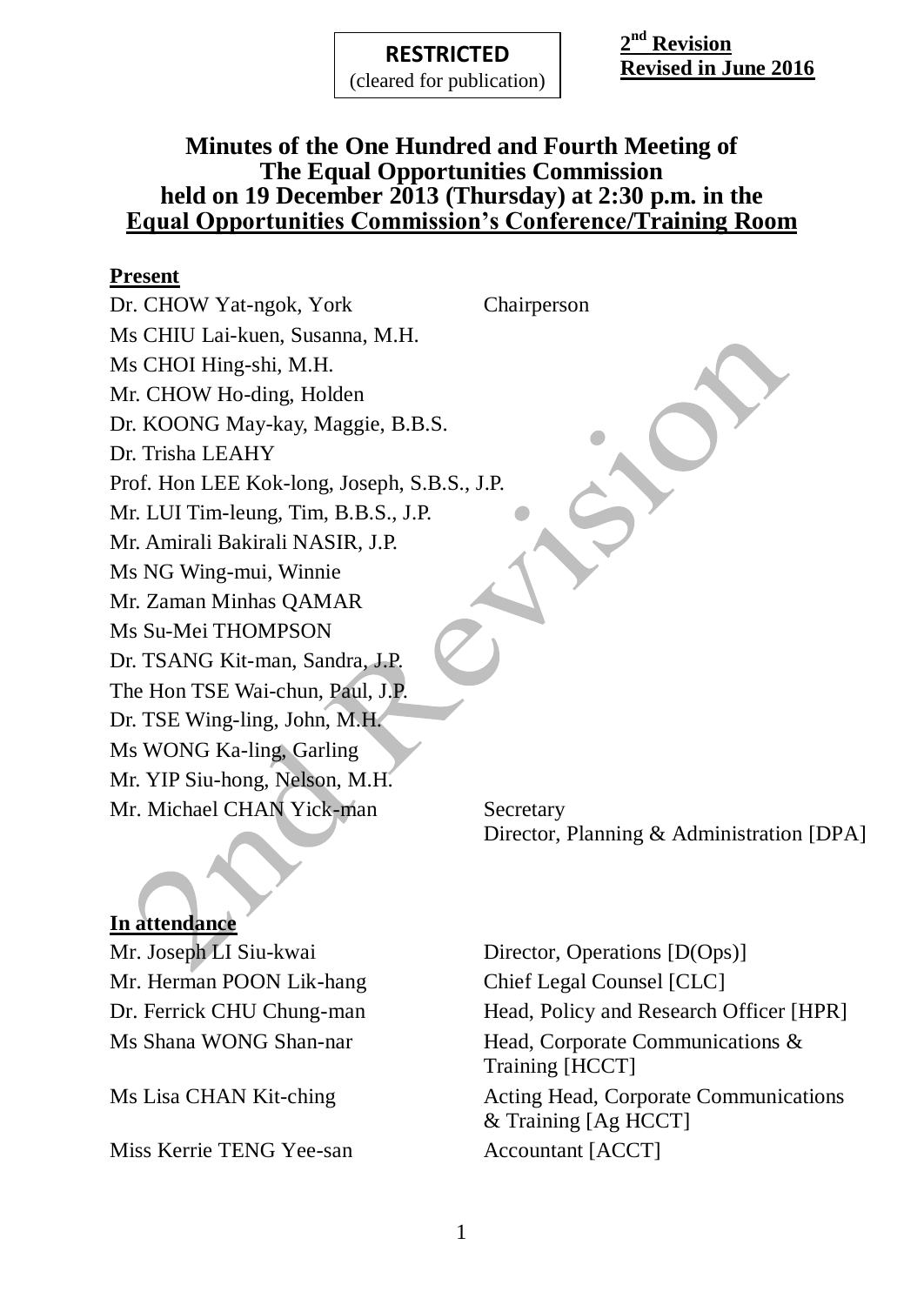**2 nd Revision Revised in June 2016**

Mr. Peter Charles READING Legal Counsel [LC4]

Mr. Robert LI Consumer Search Miss Peggy WONG  $\qquad \qquad$  Hong Kong Ltd. [CSG]

Miss Gloria YU Wai-ling Senior Equal Opportunities Officer, Administration & Personnel [SAP] Mr. Sam HO Hon-sum Senior Corporate Communications Officer [SCCO4] for Agenda Item No. 5 only

# **I. Introduction**

1. The Chairperson (C/EOC) welcomed all Commission Members (Members) and the representatives of Consumer Search Hong Kong Limited (CSG), the external consultant engaged by the EOC to conduct the Customer Satisfaction Survey 2013, Mr. Robert LI and Miss Peggy WONG to the  $104<sup>th</sup>$ Meeting.

*(Ms Susanna CHIU and Dr. Maggie KOONG joined the meeting at this juncture.)*

2. C/EOC said that a press briefing would be held after the meeting in accordance with the usual practice.

3. C/EOC proposed and Members agreed to consider Agenda Item No. 5 on "Findings of the 2013 Customer Satisfaction Survey on EOC's Complaints Handling Mechanism" first before "Confirmation of Minutes", "Matters Arising" and other new Agenda Items, so that representatives from CSG could leave the meeting when discussion on this item was finished.

# **II. Findings of the 2013 Customer Satisfaction Survey on EOC's Complaints Handling Mechanism** (EOC Paper No. 23/2013; Agenda Item No. 5)

4. EOC Paper No. 23/2013 presented the key findings of the Customer Satisfaction Survey on EOC's Complaint Handling and Enquiry Service conducted for the period from 1 August 2012 to 31 July 2013 (CSS-2013).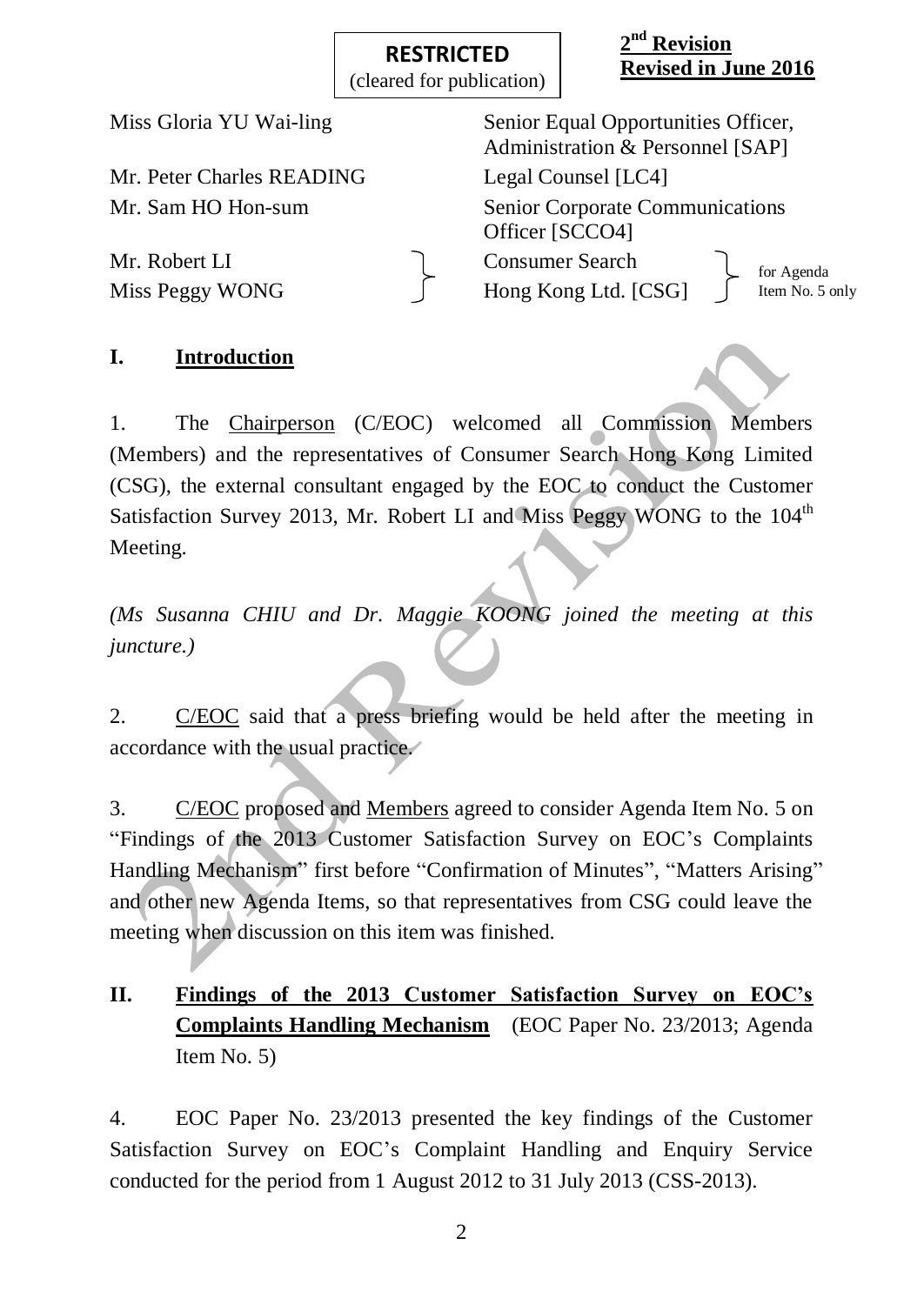**2 nd Revision Revised in June 2016**

*(Ms Su-Mei THOMPSON, Prof. Joseph LEE, Dr. John TSE and Mr. Holden CHOW joined the meeting at this juncture)* 

5. Members noted that as a regular monitoring exercise, the EOC had been conducting Customer Satisfaction Survey (CSS) annually since 2009. Initially CSSs were conducted in-house. In 2011, the Efficiency Unit (EU) of the Hong Kong Government was invited to conduct a study on EOC's complaint handling procedures to improve service efficiency and effectiveness and enhance customer satisfaction. Following the recommendation of the EU, the administration of the CSS has from 2012 been co-ordinated by the Planning and Administration Division and Consumer Search Hong Kong Limited (CSG), an independent consultancy company, was engaged to improve the survey methodology, expand the survey scope and conduct the CSS-2012.

6. Survey results and the major findings of CSS-2012 were presented to Members in the  $99<sup>th</sup>$  Meeting held on 20 December 2012. At the meeting, Members found that CSS-2012 was conducted with a high standard and findings in CSS-2012 could be used as a baseline benchmark for comparison in future surveys. In this connection, CSG was engaged again to conduct CSS-2013 in accordance with EOC's Procurement of Stores and Service Procedure. Representatives from CSG, Mr. Robert LI and Miss Peggy WONG were invited to attend this meeting to present the key findings of CSS-2013.

7. Mr. Robert LI presented to Members the methodology, enumeration results and key finding of the CSS-2013. Some verbatim feedback obtained from respondents on areas where EOC might further improve and suggestions by CSG for service improvement based on the findings, including some technical recommendations to obtain more in-depth understanding of the customers' feedback were shared in the meeting.

#### *(Mr. AB NASIR joined the meeting at this juncture)*

8. In response to the question raised by The Hon Paul TSE related to the higher satisfaction rate observed in Complainants with cases concluded within 6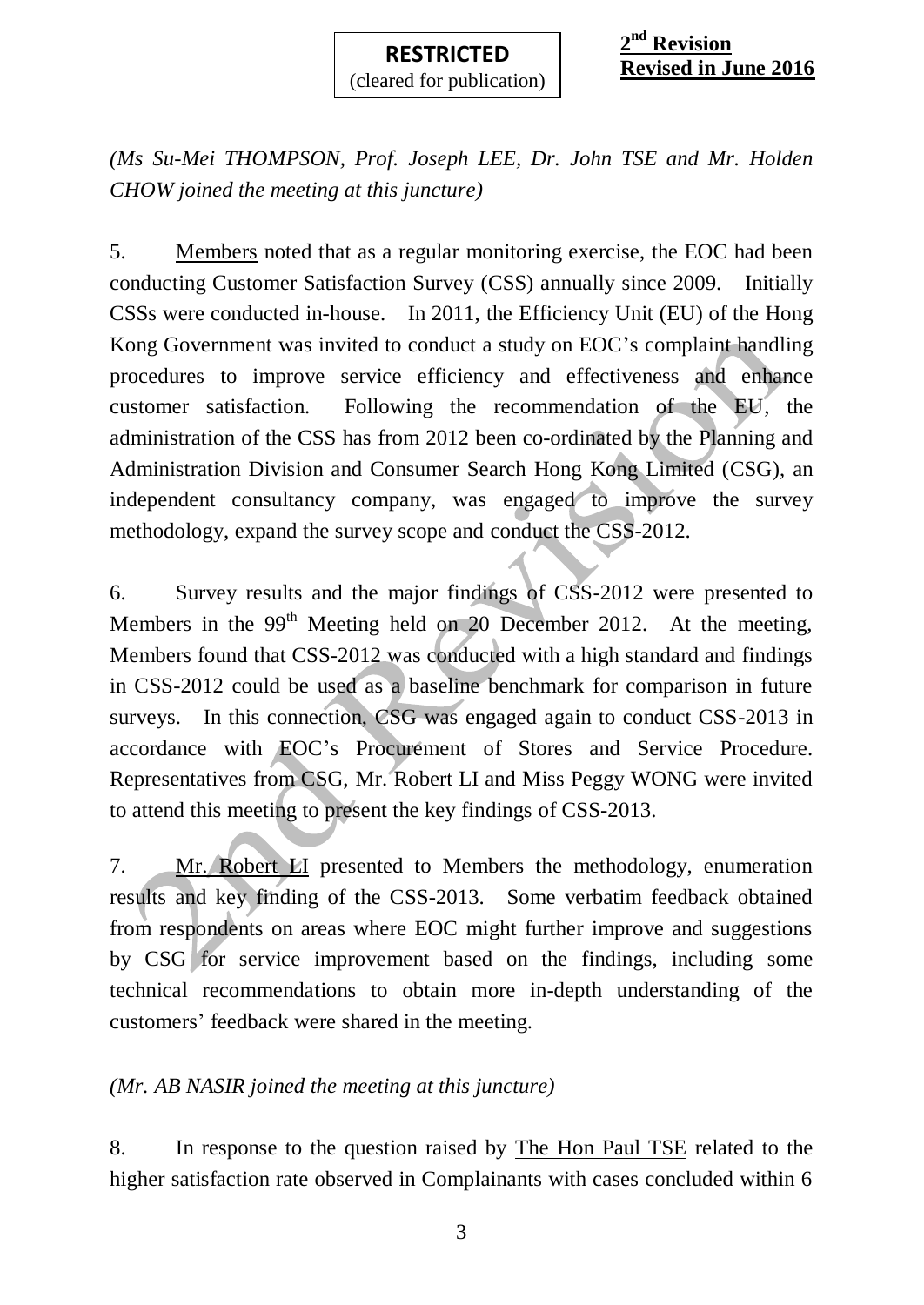#### **2 nd Revision Revised in June 2016**

months and over 12 months than those with cases concluded in 6 to 12 months, C/EOC explained that for cases concluded within 6 months, they were mainly fast track conciliated cases; hence, the satisfaction rate for Complainants would be higher. For those cases which the EOC had spent more than 12 months to conclude, they were mainly cases involving relatively more complex issues. When these cases were concluded, certain complex points and issues were clarified which might account for the higher satisfaction rate observed. To facilitate a deeper understanding of the different satisfaction rates of Complainants and Respondents against the duration of case handling, Mr. Nelson YIP requested CSG to consider further groupings of Complainants and Respondents and enumerate their respective satisfaction rates. Mr. Robert LI responded that they could try but the number of Complainants and Respondents in specific groups might not be large enough to provide valid comparisons.

9. In response to a question raised by Mr. Holden CHOW, D(Ops) said that the EOC's complaints handling system was aimed at resolving disputes between parties through conciliation. Where there was a prima facie case, the normal handling steps would include meeting with Complainant, collecting relevant documents, assisting the Complainant to focus on the issues, and the writing up of statement of complaint. When the basic information was ready, the Respondent would be informed of the complaint. Parties to the complaint would be invited to a fast-track conciliation meeting for sorting out differences before commencing a full investigation. Where there was no settlement, full investigation would entail which included formal written response from the Respondent, rebuttal from the Complainant, exchange of information gathered, interview of witnesses, and site visits (usually for accessibility cases). The communication with parties was direct, interactive and not confined to correspondences.

10. On the question raised by Ms Su-Mei THOMPSON, C/EOC said that the Office might consider uploading the executive summary of the survey on EOC's website. In response to Dr. John TSE's comment on the significant difference in the satisfaction levels between Complainants and Respondents, D(Ops) said that efforts would be made to raise Complainants' ratings as far as possible. C/EOC added that the ratings of Complainants could be low if their expectation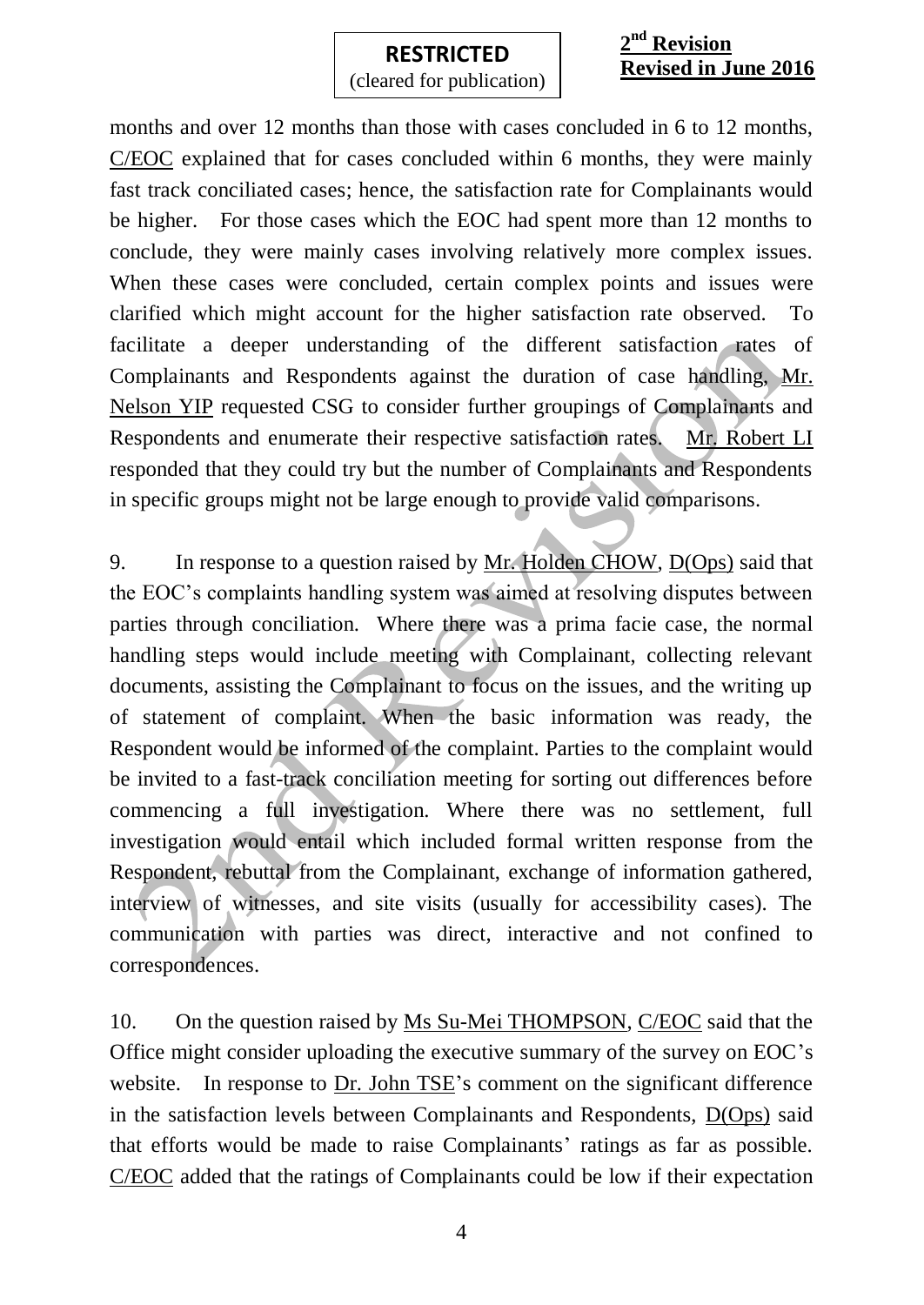# **RESTRICTED**

**2 nd Revision Revised in June 2016**

(cleared for publication)

was not met and their cases were not successful. Nonetheless, whether a case was successful would be dependent on the facts available and the willingness of the parties concerned to conciliate. Hence, what the Office could do was to endeavour to manage Complainants' expectation early and to try its utmost to effect an amicable settlement.

11. In response to questions raised by Ms Susanna CHIU, D(Ops) said that when the Office first conducted the pilot CSS in 2009, the survey and the questions were designed by making reference to similar surveys conducted by the Australian Human Rights Commission (AHRC). In general, it was noted that the ratings obtained by AHRC in their surveys were higher than those obtained by the EOC in that pilot survey. Mr. Robert LI added that there was a general difference in ratings given by survey respondents elsewhere and in Hong Kong. For instance, he said that westerners usually gave higher ratings if they were generally satisfied but Chinese survey respondents would be the other way round. However, both would give approximately the same ratings if they were both dissatisfied. On the avenues where Complainants could seek assistance, D(Ops) said that the Office has been providing such information to parties concerned where appropriate, if their cases could not be dealt with by the EOC. On whether training in Employment Ordinance was required for staff in the Operations Division, D(Ops) said staff in the Division were well-versed with the Ordinance, but it was always good to provide refresher training.

12. In response to suggestions by Dr. Maggie KOONG on how to manage the expectation of Complainants, D(Ops) said that that investigation protocols, frequently asked Questions and Answers for Complainants, leaflets to concisely explain the likely steps and procedures in lodging complaints were all already in place to help staff manage clients' expectation.

13. In response to comments by Prof. Joseph LEE, DPA said that it was not easy to provide specific recommendations for improvement without follow up questions, or in some cases focus group meetings to clearly understand the major reasons of respondents' dissatisfaction. The EOC would try to address this issue in future surveys.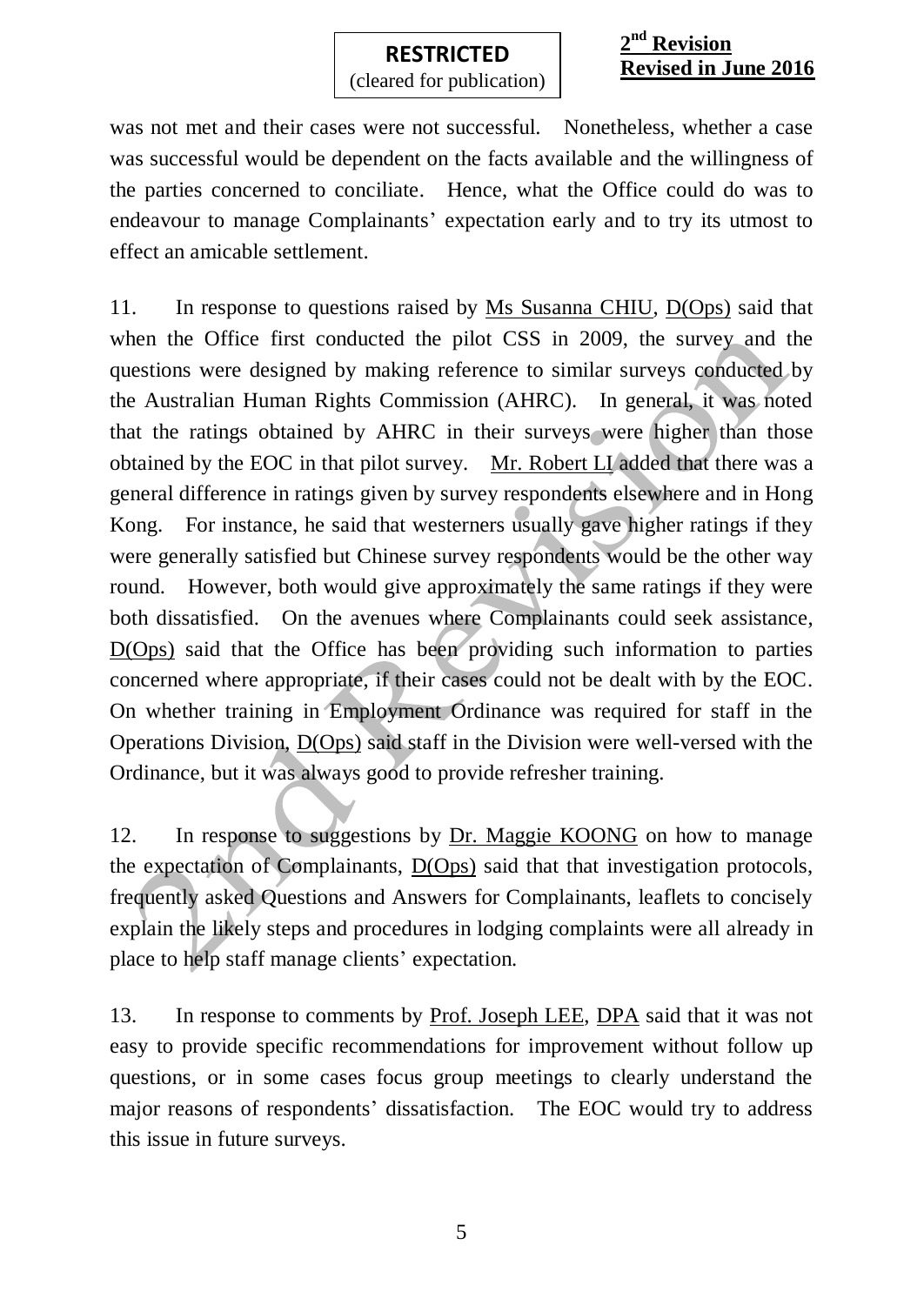14. C/EOC thanked Members for their views expressed and Mr. Robert LI and Miss Peggy WONG for their attendance. D(Ops) was asked to give thoughts and endeavour to explore ways to improve clients' satisfaction in the future and follow up on the suggestions in CSS-2013.

*(Mr. Robert LI and Miss Peggy WONG left the meeting at this juncture)*

# **III. Confirmation of Minutes** (Agenda Item No. 1)

15. The Minutes of the 103rd EOC Meeting issued to Members on 16 October 2013 were confirmed without amendment.

**IV. Matters Arising** (Agenda Item No. 2)

16. Members noted that matters requiring their immediate attention from the last meeting had been included under the new agenda for this meeting.

# **V. New Agenda Items**

# **Progress on The Discrimination Law Review**

(EOC Paper No. 21/2013; Agenda Item No. 3)

17. CLC briefed Members on the key points contained in EOC Paper No. 21/2013 which reported on the progress of work on the legislative review. Members noted that the latest version of the working draft of the Discrimination Law Review (DLR) Consultation Document was put under Appendix I to the paper. An outline table, a provisional timeline and the provisional expenses were put under Appendix II, Appendix III and Appendix IV to the paper respectively.

18. Members noted that the working draft of the DLR Consultation Document was developed from an earlier preliminary outline. It had taken into account discussion in small group Member briefings held in August 2013,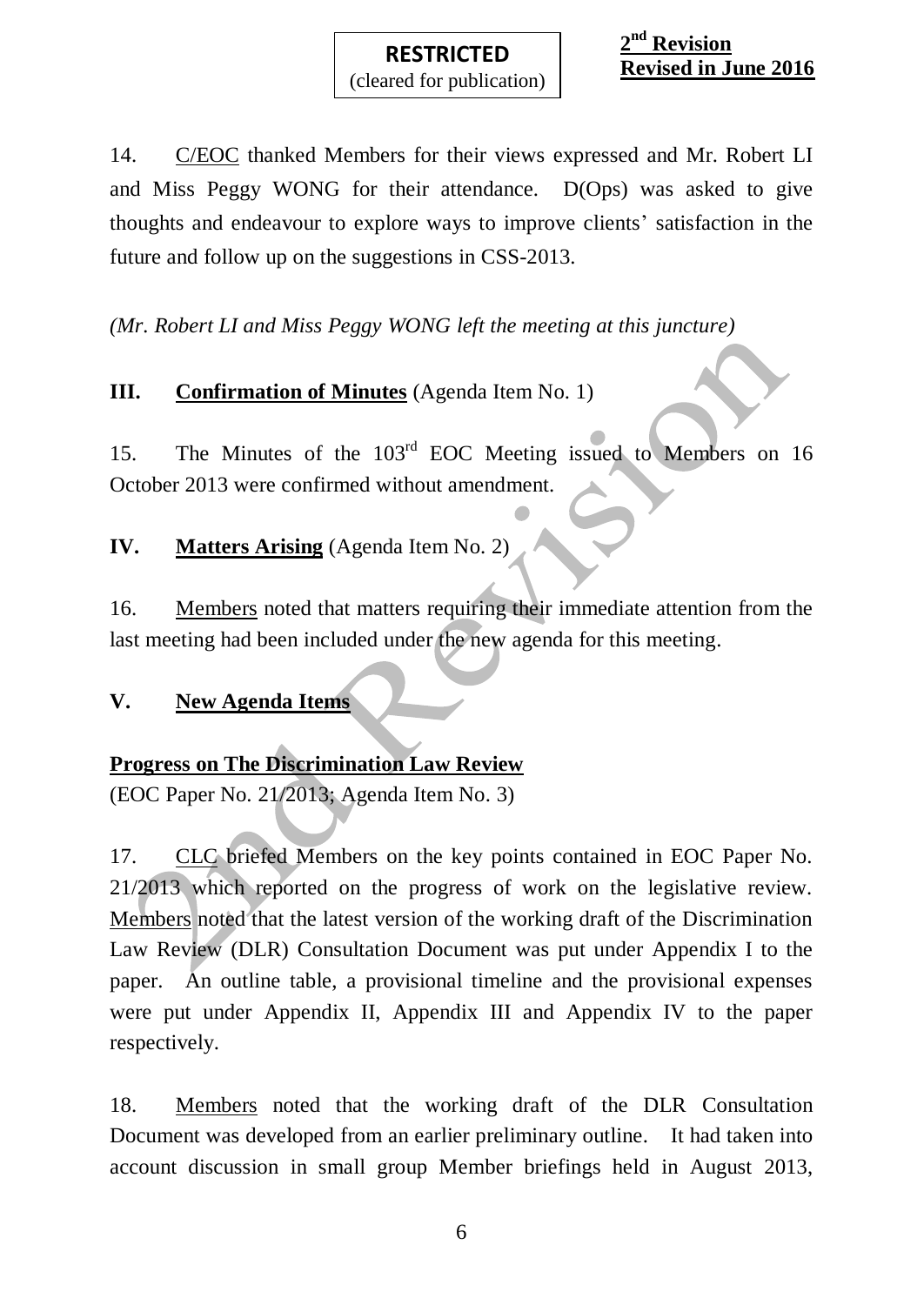#### **2 nd Revision Revised in June 2016**

meetings with stakeholder groups held in September and October 2013, and also Members Retreat, the last EOC meeting as well as the EOC Annual Forum held in September 2013. Further small group Member briefings had been arranged in November and December 2013 to discuss the working draft. It was hoped that the Consultation Document would be finalized and endorsed by Members in the March 2014 EOC meeting and the DLR Public Consultation could be launched in about June 2014. To this end, it would be desirable if Members would provide comments to the EOC Secretariat by 31 January 2014. C/EOC urged those Members who had not attended the briefing sessions to endeavour attend one of the coming sessions as soon as possible.

19. In response to questions raised by The Hon Paul TSE, C/EOC said that one of the EOC's duties was to review the discrimination legislation and propose amendments when necessary. He did not envisage the Government to take any initiative to start a review. Therefore, the EOC would initiate the review and consult views from stakeholders and the public on the DLR.

20. In response to a question raised by Ms Susanna CHIU, CLC said that an internal task force comprising staff from different Units and Divisions in the EOC had been formed to undertake the work. No additional manpower was required at the moment.

21. Dr. Sandra TSANG noted that the latest version of the DLR Consultation Document had taken into accounts opinions/comments expressed by Members earlier. She appreciated staff's efforts on this area. In addition, she suggested inserting a small paragraph following paragraph 60 on page 25 of Appendix I to provide more information, and enquired about the comprehensiveness and representativeness of the list of stakeholder groups to be consulted as mentioned in Appendix III of the paper. CLC said that a paragraph following paragraph 60 could be inserted into the draft DLR Consultation Document and a detailed list of stakeholder groups to be consulted would be provided to Members for advice beforehand.

22. Dr. John TSE and Ms Susanna CHIU reminded that there would be a lot of public consultations on issues of public concern in 2014, special efforts and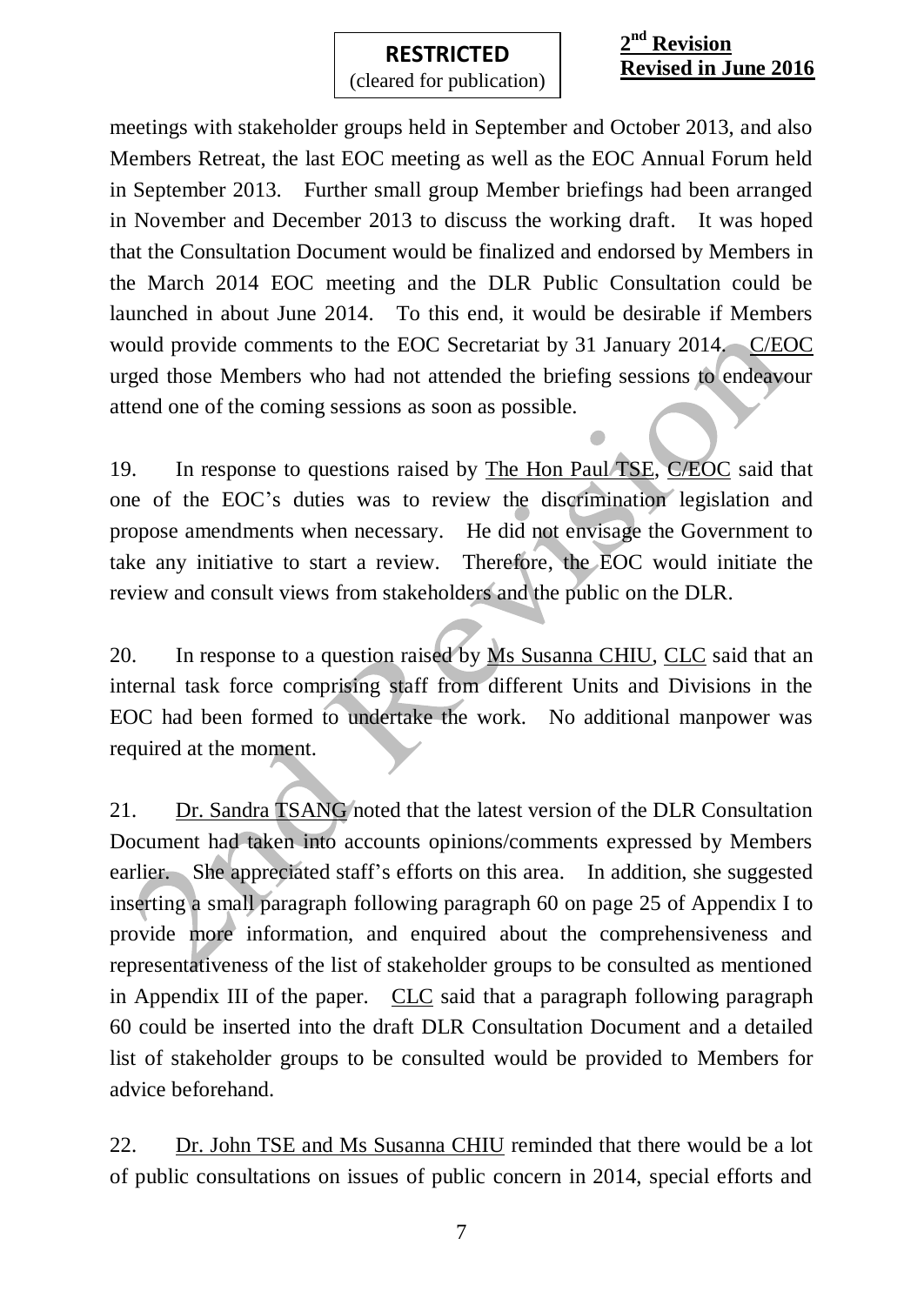strategy should be employed to ensure appropriate public attention was drawn to the EOC's DLR Consultation. HCCT assured Members that in the last public consultation exercises conducted by the EOC, such as the public consultation on the Code of Practice related to the RDO and DDO, 3 rounds of public consultation were held and sufficient comments were received. C/EOC added that in the current exercise, the Office had already discussed the DLR with more than 10 organizations, it might help relieve the pressure when the DLR Public Consultation was launched in June 2014.

23. C/EOC thanked Members for their constructive inputs to the DLR and the Consultation Document. Again, he reminded Members who had yet to attend the DLR briefing session to spare their time to attend as soon as possible.

#### **Post-event-review of the EOC Forum 2013**

(EOC Paper No. 22/2013; Agenda Item No. 4)

24. DPA briefed Members on the salient points contained in EOC Paper No. 22/2013 which consolidated the experience gained from organizing the EOC Forum 2013, provided suggestions for continuous improvement and presented the feedback collected from the Forum participants.

25. Members noted that the EOC Forum 2013 had been successfully held on 23 September 2013. A total of 302 participants had attended the Forum. For continuous improvement, the Office had proposed some suggestions for organizing future EOC Forums for consideration by the Administration and Finance Committee (A&FC). The A&FC had considered the suggestions at its 67th Meeting held on 7 November 2013. A&FC Members generally agreed to the suggestions and proposed further ones for the Board's consideration. Details of the suggestions were contained in Appendix I to EOC Paper No. 22/2013.

26. Members noted that at the  $67<sup>th</sup>$  A&FC Meeting, A&FC Members suggested to consider venues on the Kowloon side for the 2014 Forum and to give more thoughts on the format of the Forum. If required, a one-day event could be considered and expert speakers could be invited to speak on topical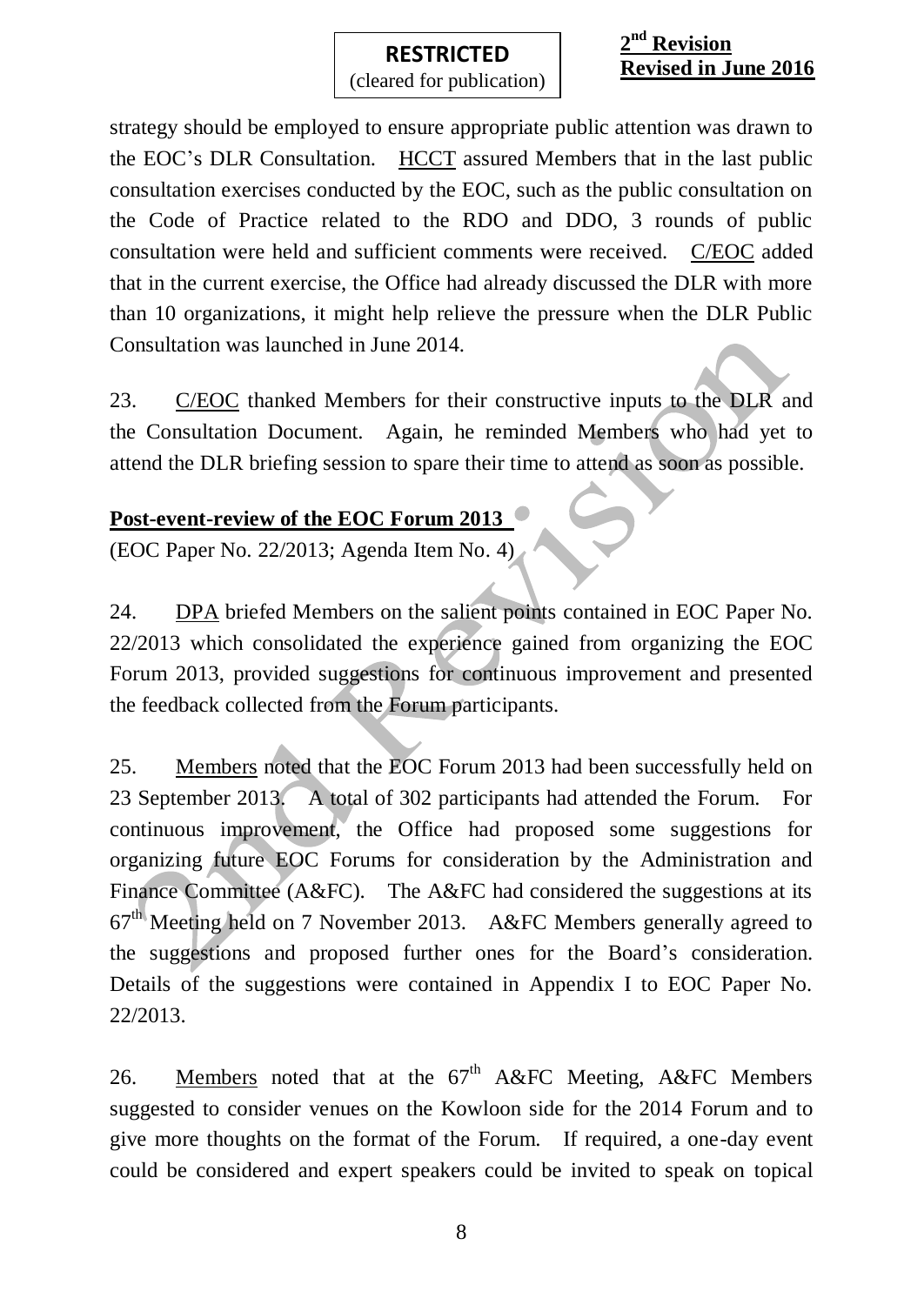**2 nd Revision Revised in June 2016**

subjects of interest related to EOC's work, as part of the event. To facilitate booking of venue, it was suggested to fix the 2014 Forum date early. Subject to Members' view, it could be fixed on Thursday, 25 September 2014.

27. On the feedback collected from participants, Members noted that 70% of those who provided feedback had expressed support to EOC's 3-Year Strategic Work Plan, 88% thought the EOC Forum could enhance communication with stakeholders and members of the public, and 92% considered that the EOC should continue to organize similar forums to enhance communication with and solicit views from stakeholders. Details were contained in Appendix II to the paper. DPA informed the Meeting that there were requests received from some participants to have the survey results for reference.

28. C/EOC thanked Members' presence in the 2013 Forum. He said that although there were only 125 completed questionnaires received from the 302 participants, the survey results could serve as a reference. He suggested and Members agreed that the statistical results in Appendix II to the paper could be provided to participants who requested to have a copy of the survey results for reference. Regarding the date of the 2014 Forum, Members had no objection for it to be held on Thursday, 25 September 2014.

# **Feasibility Study on Legislating against Discrimination on the Grounds of Sexual Orientation and Gender Identity**

(EOC Paper No. 24/2013; Agenda Item No. 6)

29. EOC Paper No. 24/2013 gave an account of the proposal to undertake a study on legislating against discrimination on the grounds of Sexual Orientation and Gender Identity (SOGI) and sought Members' views and advice on the proposed study. HPR briefed Members on the salient points contained in the paper which included the background and reasons for undertaking the study and the initial budget of the proposed study.

30. Members noted that to address the issue of discrimination encountered by sexual minorities in Hong Kong, the Government had set up an Advisory Group on Eliminating Discrimination against Sexual Minorities (the Advisory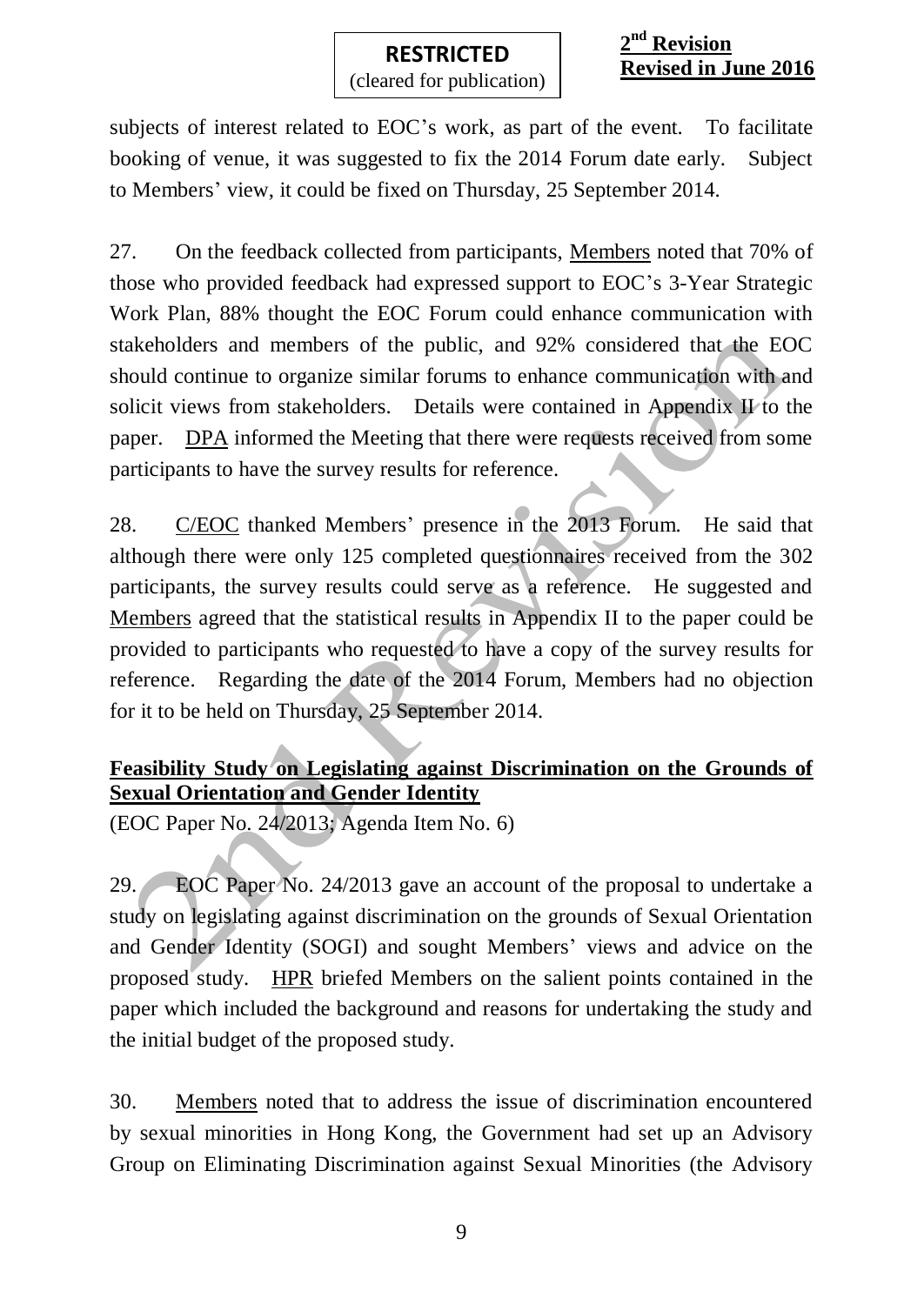#### **2 nd Revision Revised in June 2016**

Group) in June 2013. In the meeting between C/EOC and the Under Secretary for Constitutional and Mainland held in October 2013, it was noted that the Government was making arrangements to commission a study on the discrimination experienced by sexual minorities in Hong Kong (the Government study). However, the scope of the Government study appeared to be relatively narrow as its primary objective was to ascertain whether sexual minorities were being discriminated against in Hong Kong, and if so, the discrimination they experienced and the domains of protection etc.. It would not touch on areas regarding public views on the introduction of legislation to outlaw discrimination on the grounds of SOGI and the viable measures to be included in the new legislation to address the major concerns raised by different stakeholders. Taking into account international legal obligations to prohibit discrimination against SOGI people, increasing public demand for legislation as well as the limited scope of the Government study, it was proposed to conduct a comprehensive study to identify the discrimination, harassment and vilification encountered by the sexual minorities, to disseminate findings of the study to the public and then gauge public views on discrimination faced by the sexual minorities and legislating against discrimination on the grounds of SOGI.

31. In response to questions raised by Dr. Sandra TSANG and Mr. Tim LUI, C/EOC said that the timeframe for completing the study would be about 12 months and the study report could hopefully be ready by 2015. Also, it was expected that the study could be conducted within the budget of HK\$800,000. He hoped that more objective views from stakeholders could be obtained to help the community better understand the issues involved in SOGI. A working group to steer the subject had yet to be formed and Members who were interested were invited to join the working group to take the matter forward. The Meeting discussed the terms of reference, sample size and the issue of reverse discrimination. HPR confirmed that respondents' views and experience on reverse discrimination would be asked in the study.

*(Dr. Sandra TSANG, The Hon Paul TSE and Mr. ZM QAMAR left the meeting at this juncture)*

32. In response to a question raised by Ms Su-Mei THOMPSON, C/EOC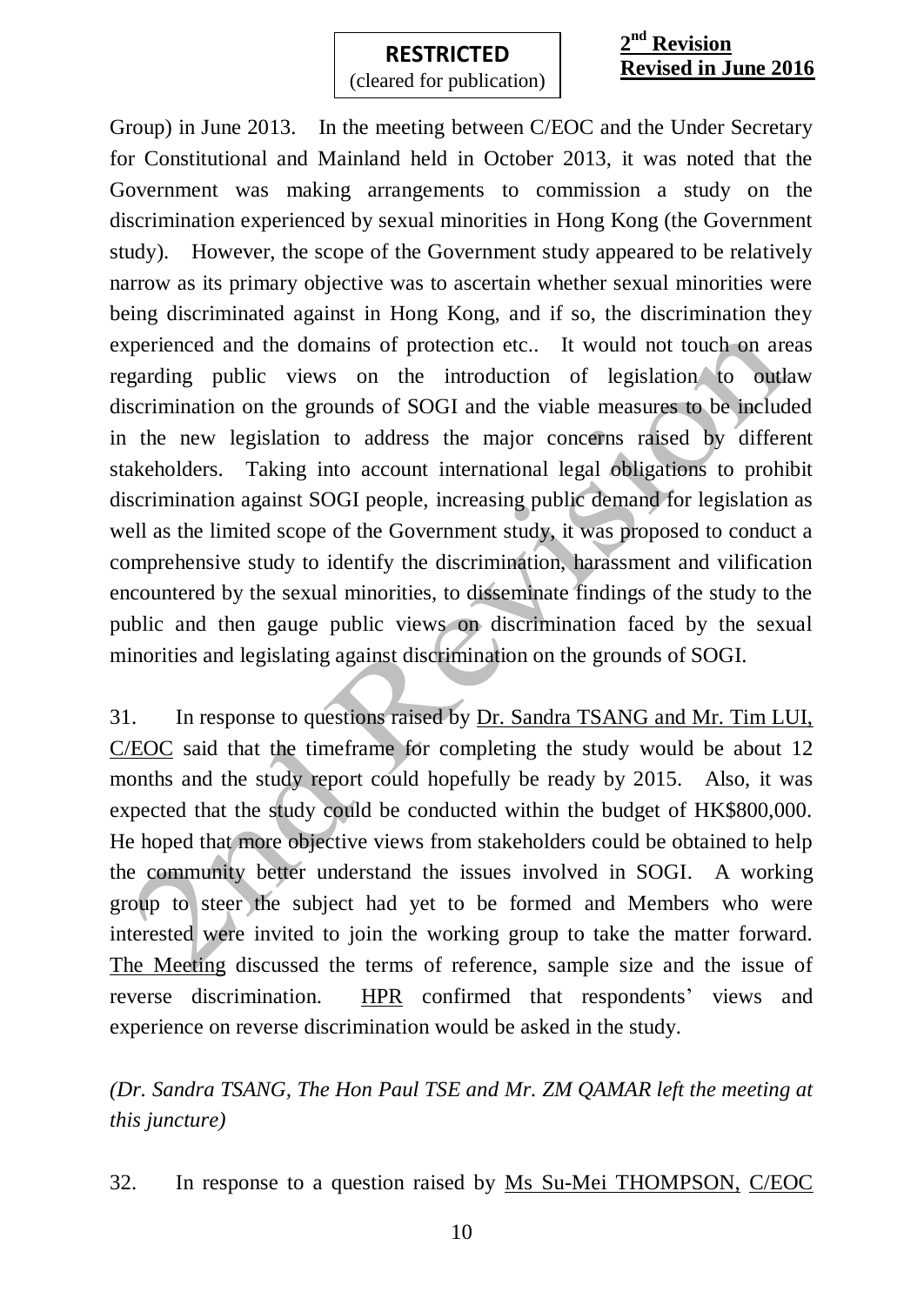#### **2 nd Revision Revised in June 2016**

said that EOC's overall objective was to work towards elimination of discrimination. All of the Discrimination Ordinances contained provisions setting out the functions of the EOC. They also included a provision that the EOC "may do such things as are necessary for, or incidental or conducive to, the better performance of its functions...". This general provision was intended to set out and ensure that the EOC could do work which although may not be expressly set out as one of its functions and powers, was nevertheless connected to and in furtherance of its functions. Hence, the EOC was acting within its power in the DLR and this study. This view was also agreed by the Constitutional and Mainland Affairs Bureau, the EOC's housekeeping Bureau.

[**Post-meeting note: The last sentence in this paragraph was subsequently amended to read as "***This view has not been disagreed by the CMAB, the EOC's housekeeping Bureau***." following discussions at the 110th EOC meeting. Please see paragraphs 14 to 17 of the minutes of the said meeting for the gist of the discussions.**]

*(Ms Winnie NG joined the meeting at this juncture)*

33. Ms Winnie NG expressed support to the study and EOC's efforts on the subject of SOGI.

# *(Mr. Nelson YIP left the meeting at this juncture)*

34. Members endorsed the proposed study and the initial budget with details contained in EOC Paper No. 24/2014.

#### **File Disposal Policy**

(EOC Paper No. 25/2013; Agenda Item No. 7)

35. DPA explained to Members the EOC's file disposal policy and practices as contained in EOC Paper No. 25/2013.

36. Members noted that there were in general 3 categories of files kept in the EOC Office, which were Case Files, Personnel Files and Subject Files. With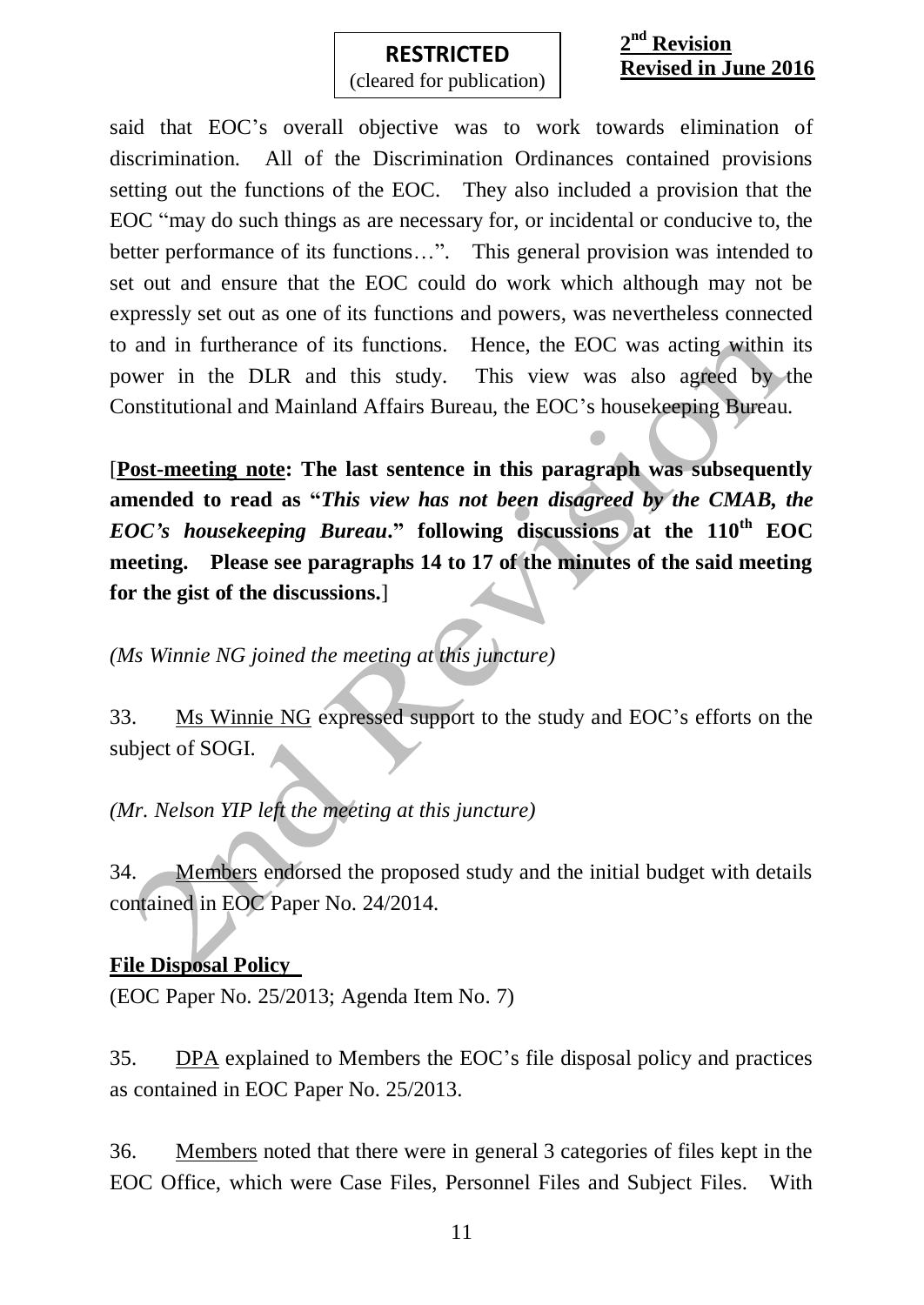#### **2 nd Revision Revised in June 2016**

due regard to all statutory requirements, and the administrative, operational, legal, fiscal and archival values of the records in the respective categories of files, they should only be kept for as long as they were required. The specific retention periods were listed in the Appendix to EOC Paper No. 25/2013. It was the responsibility of the functional heads to ensure files were maintained by their Division/Unit until such time files have reached the end of their respective retention periods with reasons recorded if their normal retention period needed to be extended. For records in Case Files, including both the complaints handling and legal functions, following a review, the retention period was recently shortened from 10 years to 7 years from the close of case.

37. Members noted that the Office would conduct reviews on the retention periods of file records as and when necessary balancing operational efficiency and the costs incurred in maintaining the file records, and also making reference to the general practice of similar bodies. At the same time, while no destruction so far has been arranged for Subject Files due to their high retention value, in light of EOC's 17 years operational experience, the Office would consider a review to specify a retention period for such files. If Members had any views and advice on the EOC's File Disposal Policy, they were welcome to contact the Office any time.

# **Reports of the Legal & Complaints Committee (LCC), Community Participation & Publicity Committee (CPPC), Policy and Research Committee (PARC) and Administration & Finance Committee (A&FC)**

(EOC Paper No. 26/2013; Agenda Item No. 8)

38. Members noted EOC Paper No. 26/2013 which presented important matters raised and decisions made at the meetings of the 4 Committees established under the EOC.

# **Report of EOC's Financial Position as at 31 October 2013**

(EOC Paper No. 27/2013; Agenda Item No. 9)

39. ACCT briefed Members on the salient points contained in EOC Paper No. 27/2013 which reported on EOC's financial position as at 31 October 2013.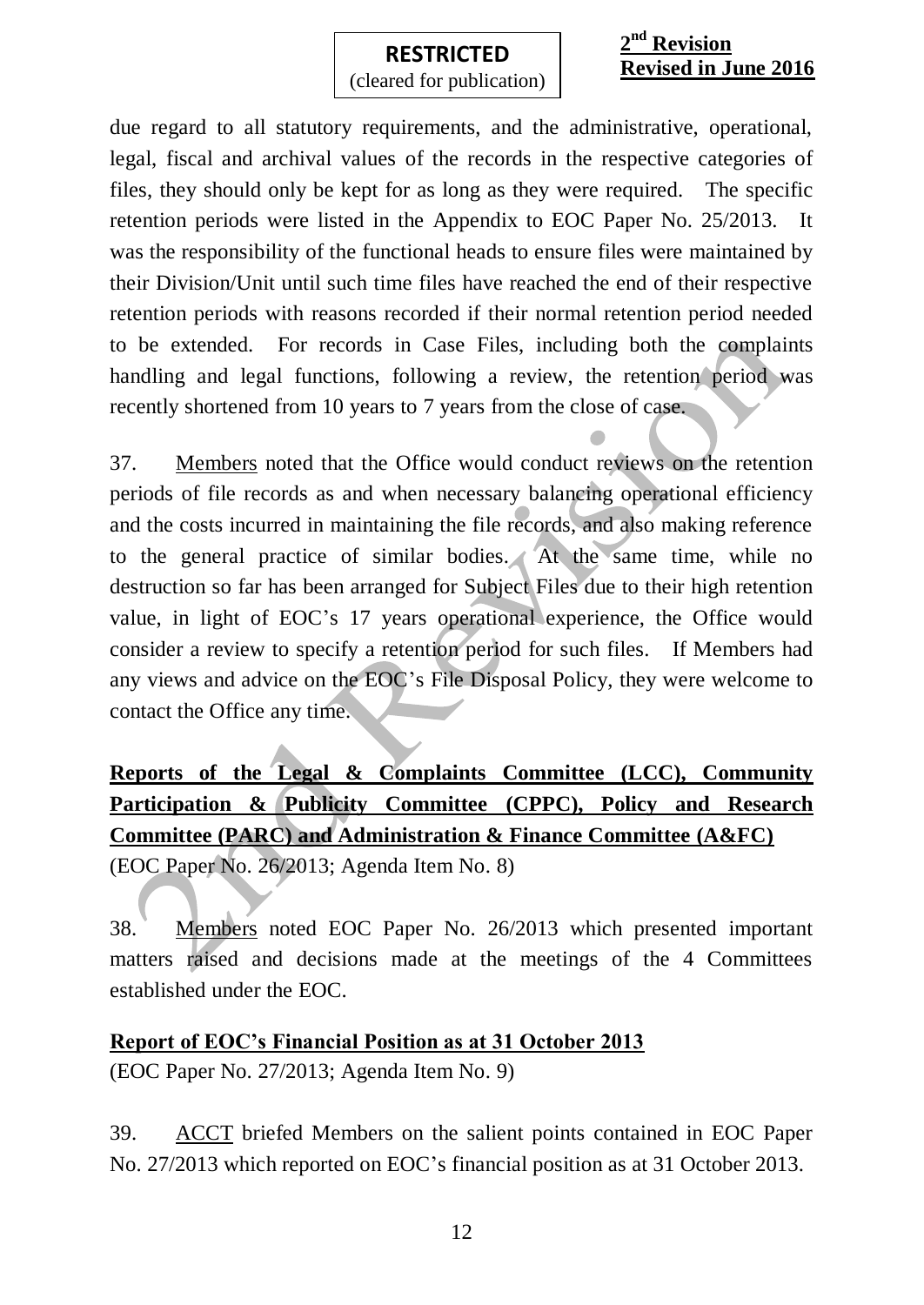40. Members noted that there would be a shortfall of \$4.27M in 2013/14 in the recurrent account. To cover the major portion of increase in office rental and development of the HR & Payroll System, as approved by the EOC Board at the  $100<sup>th</sup>$  meeting held on 21 March 2013, funding would be withdrawn from the EOC's reserve. Ms Susanna CHIU commented that it was unreasonable for the Government not to fund EOC's increase in office rental which was a recurrent item and beyond EOC's control. Dr. John TSE remarked that the Office should spend wisely on warranting items regardless of the budget. In response, C/EOC said that if there were warranting items they could be funded by the EOC's reserve account as necessary.

# **Tentative EOC Meeting Schedule for 2014**

(EOC Paper No. 28/2013; Agenda Item No. 10)

41. Members noted the tentative meeting schedule for 2014 as contained in EOC Paper No. 28/2013.

# *(Ms Su-Mei THOMPSON left the meeting at this juncture)*

# **VI. Any Other Business**

# **Frequency of Policy and Research Committee (PARC) Meetings**

42. C/EOC reported that at the December meeting of the Policy and Research Committee (PARC), Members had agreed to change the frequency of its regular meetings from once every two months to three months. Members had earlier been notified of this proposed change. The Meeting agreed to the change. The relevant terms of reference of the PARC would be revised accordingly.

# **Brief Report on Attendance at the Asia Pacific Forum (APF)'s Annual Meeting and Biennial Conference**

43. C/EOC briefly reported on the issues discussed and points shared at the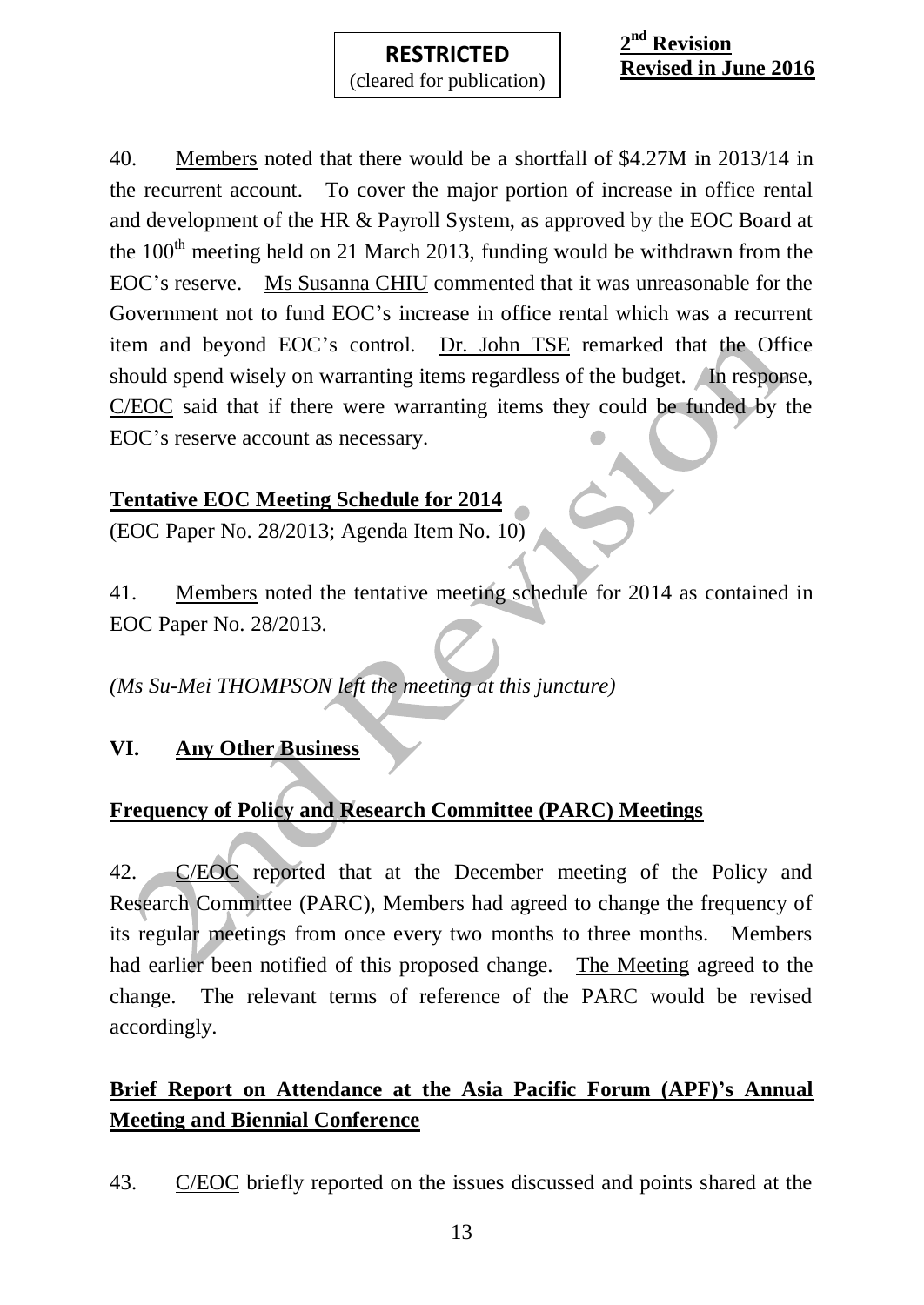#### **2 nd Revision Revised in June 2016**

APF's Annual Meeting and Biennial Conference which was also attended by Ms Susanna CHIU and Mr. Michael CHAN. Members noted that the issues discussed included in the main how National Human Rights Institutions (NHRIs) should act as human rights defender; NHRIs engagement with the civil society on good practices and collaborations in working towards a peaceful transition to democracy; how NHRIs promote and protect human rights of women and girls, prevent the use of excessive force by Police and Security Forces and the rights of women in political and democratic reform.

44. In summary, both C/EOC and Ms Susanna CHIU considered it beneficial to attend this function as it provided an opportunity to share information on issues of common concern. The issues discussed on this occasion related more to the transition towards democracy of the developing countries and enhanced EOC's understanding of the different human rights issues in other parts of the world. The EOC also had the opportunity to explain EOC's work and achievements at the meeting. As EOC was not a "national" body per se, which was a requirement for APF membership, the question of whether to apply for the membership would be given consideration at an appropriate time.

**Draft Submission to the Government on a Gender Recognition Ordinance** (EOC Paper No. 29/2013 tabled, Agenda Item No. 11)

45. LC4 briefed Members on the salient points contained in EOC Paper No. 29/2013 on the Draft Submission to the Government on a Gender Recognition Ordinance tabled at the meeting.

46. As matters involved in the subject were quite complex, C/EOC requested Members to study the draft submission carefully and provide their views to the Secretariat in due course. Having collected views from Members, the Office would arrange meetings with the relevant government officials to present to them the EOC's submission.

[Post-meeting note: C/EOC had a discussion with the relevant government official of the CMAB and was informed that there would be an announcement from the Government regarding the approach to the Gender Recognition